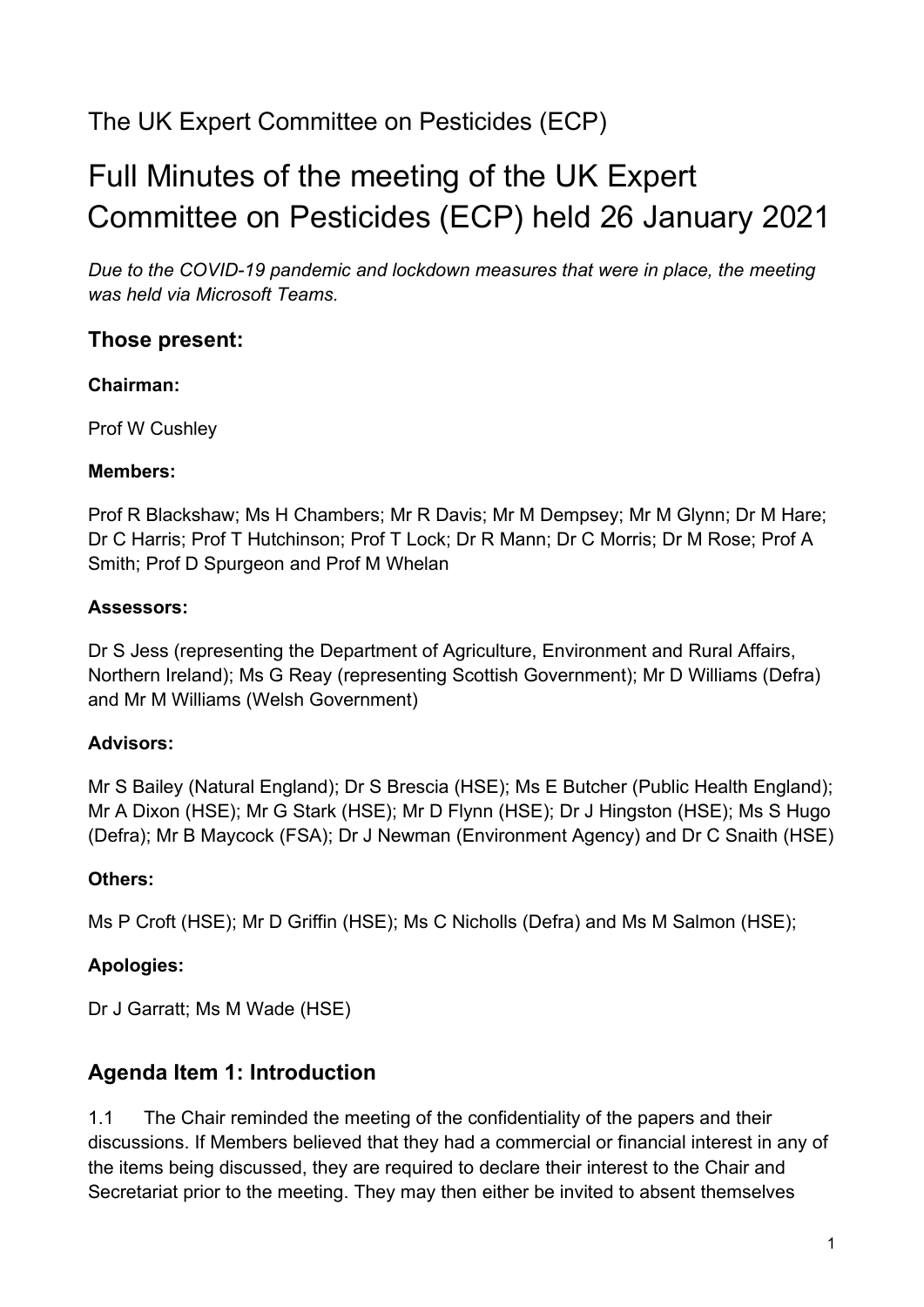from the discussions; not participate and/or not be involved in any discussions and decision-making, unless invited to do so.

1.2 One Member identified a potential conflict of interest as they were aware their employer had previously been involved with an active substance that would be discussed within the meeting. As they had not been involved in this work, it was decided this was a non-personal, specific conflict and they could remain and participate in discussion on the relevant agenda item.

## **Agenda Item 2: Full Minutes of the previous meeting [ECP 1 (41/2021)]**

2.1 The draft Full Minutes of the December 2020 meeting were agreed subject to minor amendments.

## **Agenda Item 3: Matters arising and Forward Business Plan [ECP 2 (41/2021)]**

3.1 The Secretariat provided an update on matters arising from previous meetings and invited Members to suggest any additions/amendments to the forward business plan which would be incorporated before the next meeting.

3.2 The Committee noted that due to the current circumstances, the March 2021 ECP Meeting will be held virtually.

## **Agenda item 4: Independent Scientific Advice: Isoflucypram**

4.1 Isoflucypram was first considered by the Committee in July 2019, where issues requiring Independent Scientific Advice were identified by HSE. At the September 2019 meeting, Members were able to finalise their advice on a number of areas of the dossier where further information was not required. At the November 2020 meeting, Members considered additional information that had been received. Committee Members considered the questions put to them for isoflucypram and began to formulate their advice for the remaining areas.

4.2 The Secretariat introduced a working draft of the Independent Scientific Advice for isoflucypram. Members formally approved the draft note as a true representation of the advice they provided, subject to some minor amendments. The advice note will be submitted to HSE.

#### **Action: Secretariat**

## **Agenda item 5: National Action Plan: Stakeholder consultation [ECP 4 41/2021)]**

5.1 Defra introduced this item and informed the Committee that they have produced a draft revised National Action Plan (NAP) for the Sustainable Use of Pesticides. The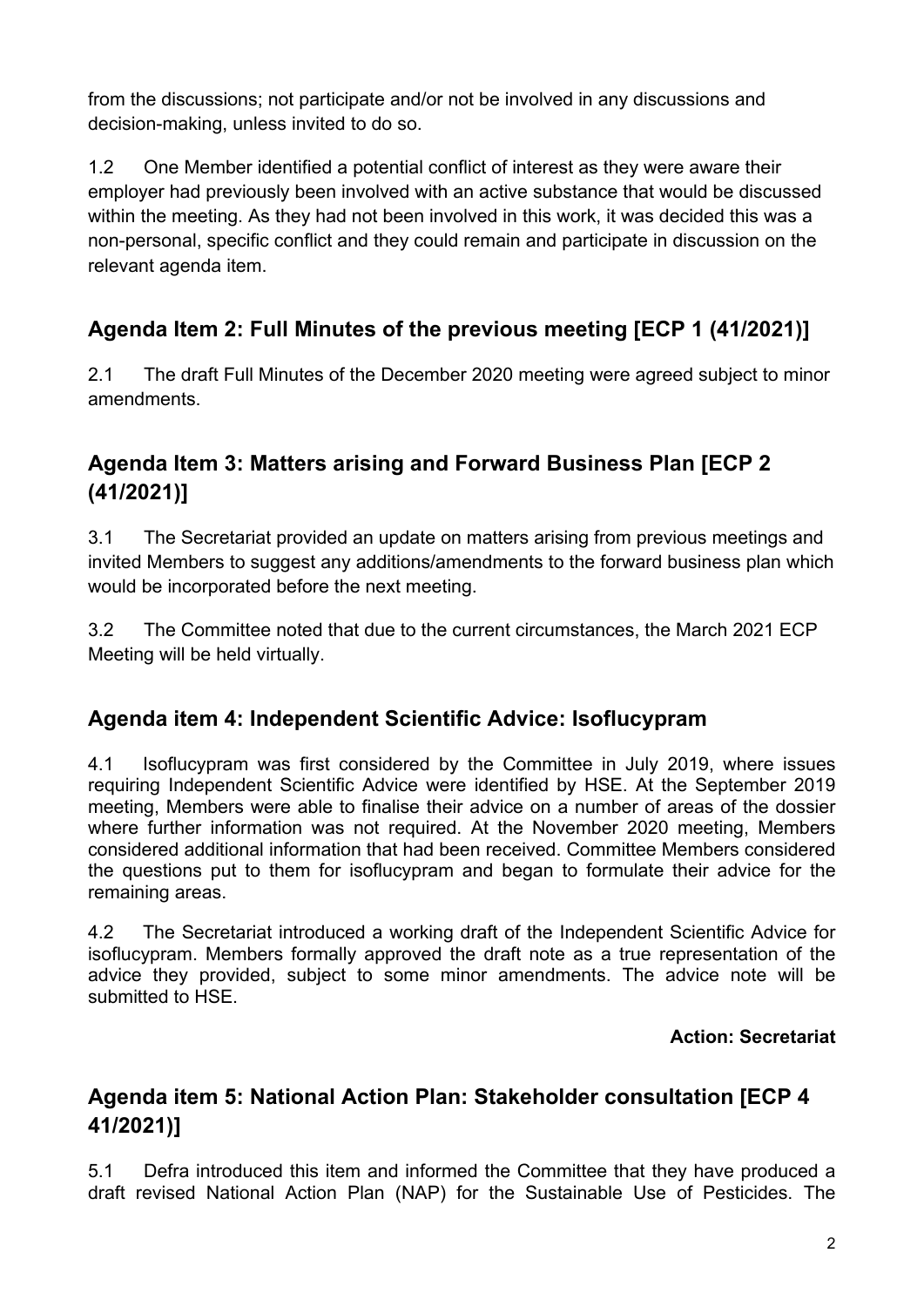revised NAP aims to increase uptake of IPM and sustainable crop production in line with Defra's 25-Year Environmental Plan, the Welsh Minister's Natural Resources Policy, The Environment Strategy for Scotland and the goals of the Environment Strategy for Northern Ireland. A public consultation is currently running and ECP are invited to provide their views as part of the consultation. The Consultation sets out 27 questions covering 5 areas (better regulation, IPM, targets and metrics, delivery of the NAP and safe and responsible use). There are also some 'catch all' questions that allow feedback on broader issues and allow for Members not to be limited to just those questions in their response.

5.2 Members discussed a number of issues with Defra and the Devolved Administrations including: the background to development of the Plan; strategic approaches and how best to monitor progress and outcomes. The Secretariat asked for comments from Members by 10 February to enable an ECP response to be prepared for submission to the consultation.

#### **Action: Committee Members**

#### **Agenda item 6: International Engagement: update on ongoing work**

6.1 HSE informed the Committee that they have been working with Defra and others on international engagement. Activity here considers a number of areas, amongst other things: keeping up to date with decisions from other regulatory jurisdictions and the information behind these; participating in international regulatory and related scientific discussions; considering changes in international regulatory methodology and guidance and mechanisms for developing GB guidance. The Committee will be kept informed as this work progresses.

6.2 Members noted that UK Government has increased engagement with OECD (Organisation for Economic Co-operation and Development) over the last 2 years and now lead on specific projects. They will continue to do this where appropriate.

- 6.3 Members also noted that:
	- European Food Safety Authority (EFSA) had formal international groups which UK can remain involved with following EU Exit.
	- it would be possible to look at other routes for mutual or unilateral recognition processes with other competent regulatory authorities.
	- OECD and Commonwealth initiatives that may assists UK Government activity related to this issue.

#### **Agenda item 7: Date of next meeting**

7.1 9 March 2021 – full business meeting – to be held virtually.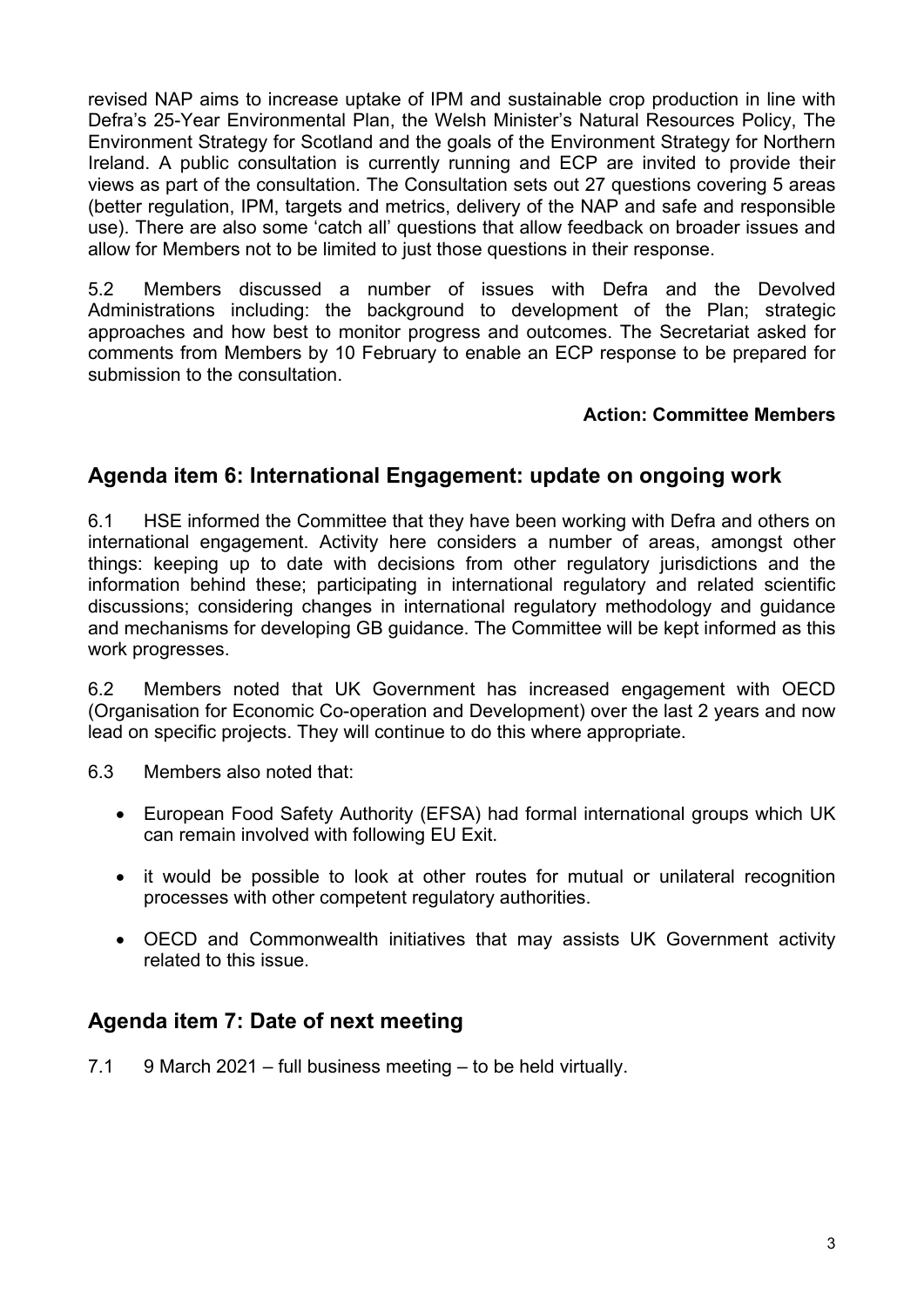## **Agenda item 8: Any other business**

#### **8.1 First UK authorisation of product containing active substance new to the UK: 'Vintec' [ECP 5 (41/2021)]**

8.1.1 HSE introduced a paper for information relating to an application for the first authorisation in the UK for 'Vintec' (contains *Trichoderma atroviride* (strain SC1)) as a fungicide for use on outdoor wine grapes. The Committee noted the authorisation.

#### **8.2 Harmonised Risk Indicator reports [ECP 6 (41/2021)]**

8.2.1 HSE introduced the UK Harmonised Risk Indicators (HRI). The indicators had been produced by HSE as part of the legislation that applied during the transition period following EU Exit.

8.2.2 The limitations of these indicators are widely recognised and ECP endorses this view. Government will consider whether they should be refined and how they fit with the wider suite of indicators designed to determine what, how and why pesticides are being applied and their environmental and human health impacts.

#### **8.3 ECP Annual Report 2020**

8.3.1 Members noted a draft of the Committee's 2020 Annual Report. Comments are to be sent to the Secretariat by 12 February 2021.

#### **Action: Committee Members**

#### **8.4 Chair's Report**

8.4.1 The Chair noted that the first meeting of the ECP Business Management Group (BMG) was held on 25 January. The BMG has evolved as a more formal group of the ECP Liaison Group which met to manage the trial process for providing Independent Scientific Advice post EU Exit. The group will continue to monitor the process and how ECP business is arranged.

8.4.2 Following earlier collaboration with Hazardous Substances Advisory Committee (HSAC) on copper in the environment, The Chair has been informed by HSAC that due to other work commitments this work will be put on hold until April 2021. An update will be provided when it progresses.

8.4.3 At the end of 2021, a number of Committee Members are due to leave the ECP having completed their full 10-year term. All of the current toxicology experts are included in these Members, therefore a recruitment campaign for toxicology candidates will be started soon to ensure that the successful candidates are able to have at least a 2 meeting overlap with the current members. For the remaining recruitment needs a paper will be brought to the March meeting with proposals for how to proceed.

#### **Action: Secretariat**